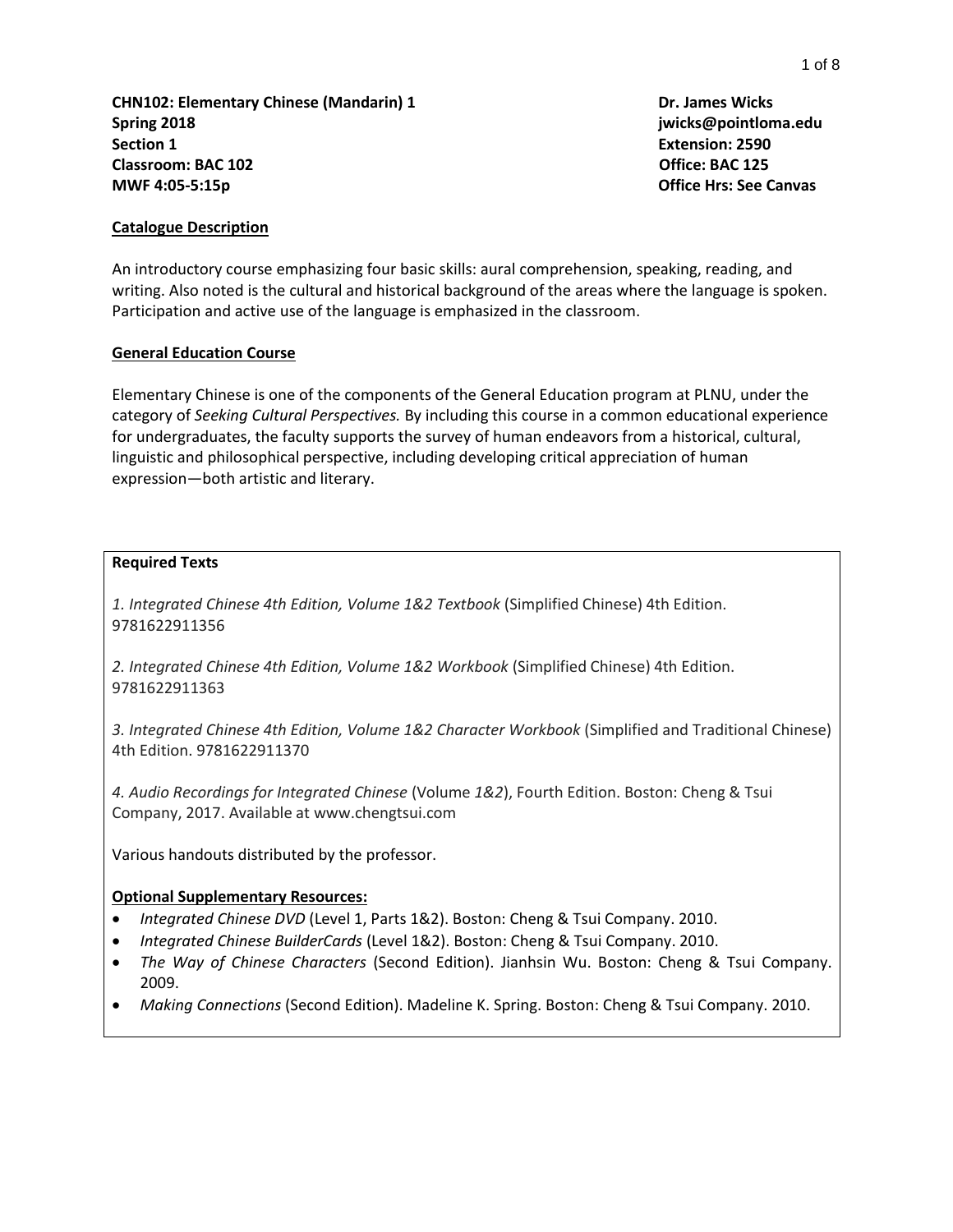# **General Education Learning Outcomes (GELOs)**

## **Learning: Informed by our Faith in Christ**

*Students will:*

- Demonstrate effective written and oral communication skills, both as individuals and in groups;
- Use quantitative analysis, qualitative analysis, and logic skills to address questions and solve problems; and
- Demonstrate the effective and responsible use of information from a variety of sources.

# **Growing: In a Christ-Centered Faith Community**

*Students will:*

- Examine the complexity of systems in the light of the reconciling work of God in Christ; and
- Demonstrate a respect for the relationships within and across diverse communities.

# **Serving: In a Context of Christian Faith**

*Students will:*

 Engage in acts of devotion and works of mercy informed by the Christian scriptures and tradition, rooted in local congregations, and expressed as love of God and neighbor.

# **Course Learning Outcomes**

# *Students will be able to:*

1. Speak Chinese at a year 1 level using basic formulaic and memorized materials within the student's own experience.

2. Comprehend basic connected discourse that uses vocabulary and grammar within the student's own experience.

3. Write discrete sentences as well as simple connected paragraphs using memorized vocabulary and grammar structures.

4. Read cultural readings that employ familiar vocabulary as well as learned grammatical structures.

5. Demonstrate comprehension of basic cultural mores and patterns of living of the target cultures studied.

Students will gain listening, speaking, reading and writing skills in standard (Mandarin) Chinese, attaining approximately the Novice High level on the ACTFL proficiency scale. Specifically, students will be able to achieve the following:

- *Listening* Understand short, fixed utterances and some sentence-length utterances, especially where context supports understanding and speech is clear. Students will also be able to comprehend limited vocabulary and some simple questions and statements about family members, age, address, time, locations, interests, needs and daily activities.
- *Speaking* Make short statements and ask simple questions, primarily by relying on memorized utterances but occasionally by recombining familiar phrases and fragments. Vocabulary centers on areas such as common objects, places, daily activities, hobbies, etc.
- **Reading** Identify a limited number of character components and high-frequency characters in areas of immediate need. Students will be able to read typical messages for instructional and directional purposes, such as prices in stores, times and dates on schedules, and simple directions.
- *Writing* Write fixed expressions and short statements. Vocabulary centers on areas such as common objects, places, daily activities, hobbies, etc. Students will also be able to write names,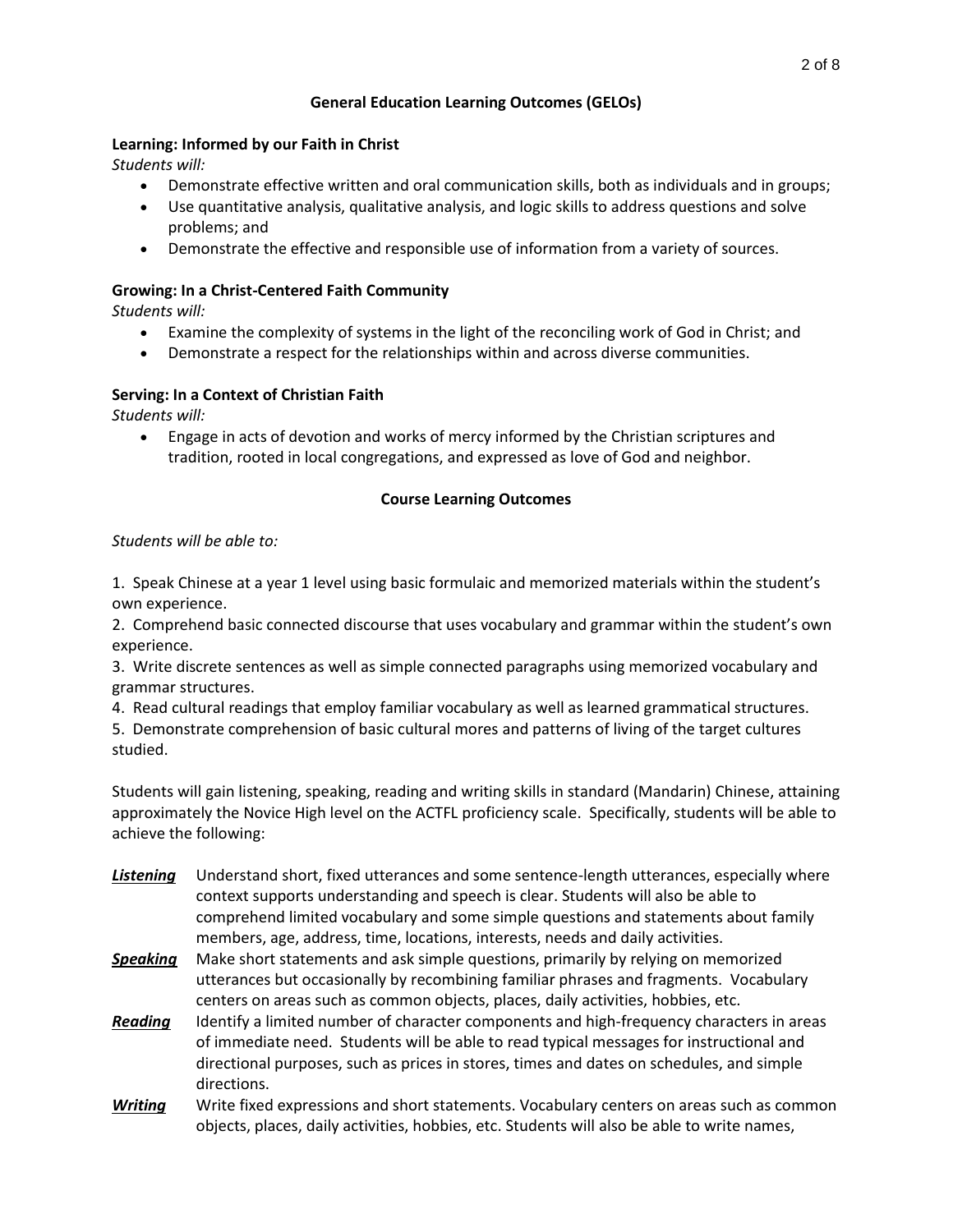numbers, dates, their own nationality, and other simple autobiographical information as well as some short phrases.

### **PLNU Mission: To Teach ~ To Shape ~ To Send**

Point Loma Nazarene University exists to provide higher education in a vital Christian community where minds are engaged and challenged, character is modeled and formed, and service becomes an expression of faith. Being of Wesleyan heritage, we aspire to be a learning community where grace is foundational, truth is pursued, and holiness is a way of life.

#### **Course Policies and Requirements**

**Attendance:** *Attendance is required. Missing class for other than medical emergencies or excused absences will affect your grade, as per the University Catalog.* Regular and punctual attendance at all classes is considered essential to optimum academic achievement. If the student is absent from more than 10 percent of class meetings, the faculty member has the option of filing a written report which may result in de-enrollment. If the absences exceed 20 percent, the student may be de-enrolled without notice. If the date of de-enrollment is past the last date to withdraw from a class, the student will be assigned a grade of W or WF consistent with university policy in the grading section of the catalog. See [Academic Policies](http://catalog.pointloma.edu/content.php?catoid=24&navoid=1581) in the (undergrad/graduate as appropriate) academic catalog.

**Class Preparation:** All assignments must be completed prior to the assigned due date and time. Some assignments will be discussed in class while others will be completed individually but not discussed.

Maintaining the sequence and pacing of the curriculum is important as it has been purposely designed for meaningful comprehension. By not following the intended curriculum, you may not allow yourself adequate opportunity to focus on all areas of the material. Students are expected to listen to the audio recordings and practice speaking and writing characters on a regular basis. No language can be acquired overnight; the best way to build up Chinese language proficiency is gradually, through frequent interaction with the course material.

**Class Participation:** *Regular* contributions to class discussion are expected, including but not restricted to discussions of readings, related experiential exercises, and open dialogue. Despite the size of the class, I want everyone to feel compelled to share their thoughts on assigned readings. Enthusiastic and responsible participation in assigned group projects (in-class and outside of class) is expected of all.

**Late Paper and Paper Submission Policy:** Hand in your assignment by the time class begins on the day the assignment is due. Scores on work submitted after class starts, due to student tardiness, will be deducted by one letter grade. Unless pre-arranged, students must attend the entire class session on days homework is due in order to receive credit on their assignments.

**E-Mail:** Please use e-mail for simple, logistical questions or clarifications. Write: "CHN101" in the subject line. Allow 24 hours/ 1 business day (M-F, 8am to 5pm) for a reply.

**Cell phones and computers:** may be used for classroom related activities only.

**Public Discourse:** Much of the work we will do in this class is cooperative, by nature of the class discussions and general feedback given to written work and/projects; thus you should think of all your writing and speaking for and in class as public, not private, discourse. By continuing in this class, you acknowledge that your work will be viewed by others in the class.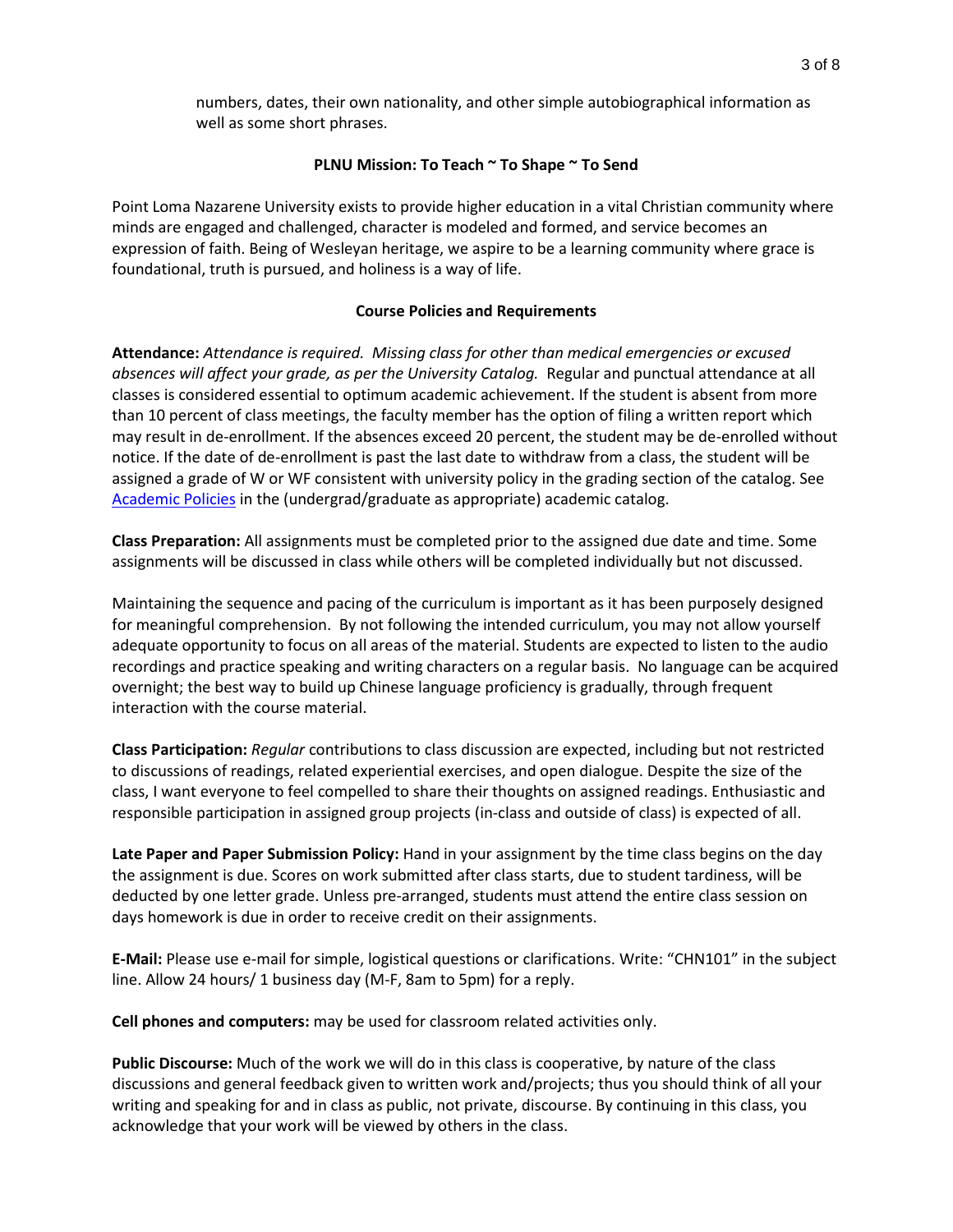**Inclusive Language:** *Because the Literature, Journalism, and Modern Language department recognizes the power of language, all public language used in this course, including written and spoken discourse, will be inclusive. This standard is outlined by all major academic style guides, including MLA, APA, and Chicago, and is the norm in university-level work.* These academic style guides provide background information and good examples of how to maintain non-sexist language use in your writing.

**Academic Honesty/ Policy on Plagiarism**: Students should demonstrate academic honesty by doing original work and by giving appropriate credit to the ideas of others. As explained in the university catalog, academic dishonesty is the act of presenting information, ideas, and/or concepts as one's own when in reality they are the results of another person's creativity and effort. Violations of university academic honesty include cheating, plagiarism, falsification, aiding the academic dishonesty of others, or malicious misuse of university resources. A faculty member who believes a situation involving academic dishonesty has been detected may assign a failing grade for a) that particular assignment or examination, and/or b) the course following the procedure in the university catalog. Students may appeal also using the procedure in the university catalog. See [Academic Policies](http://catalog.pointloma.edu/content.php?catoid=24&navoid=1581#Academic_Honesty) for further information.

**Academic Accommodations:** While all students are expected to meet the minimum academic standards for completion of this course as established by the instructor, students with disabilities may request academic accommodations. At Point Loma Nazarene University, students must request that academic accommodations by filing documentation with the [Disability Resource Center](http://www.pointloma.edu/experience/offices/administrative-offices/academic-advising-office/disability-resource-center) (DRC), located in the Bond Academic Center. Once the student files documentation, the Disability Resource Center will contact the student's instructors and provide written recommendations for reasonable and appropriate accommodations to meet the individual needs of the student. See [Academic Policies](http://catalog.pointloma.edu/content.php?catoid=24&navoid=1581) in the (undergrad/graduate as appropriate) academic catalog.

**Final Examination:** *The published time for the final examination is one of the considerations when enrolling for a course. Students are expected to arrange their personal affairs to fit the examination schedule.* Successful completion of this class requires taking the final examination on its scheduled day. No requests for early examinations or alternative days will be approved.

**FERPA Policy:** In compliance with federal law, neither PLNU student ID nor social security number should be used in publicly posted grades or returned sets of assignments without student written permission. Also in compliance with FERPA, you will be the only person given information about your progress in this class unless you have designated others to receive it in the "Information Release" section of the student portal. See [Academic Policies](http://catalog.pointloma.edu/content.php?catoid=24&navoid=1581) in the (undergrad/ graduate as appropriate) academic catalog.

**LJML Department Policies: available at thi[s link.](http://www.pointloma.edu/sites/default/files/filemanager/Literature_Journalism__Modern_Languages/LJML_Department_Syllabus_Statments_final_2016-17.pdf)** 

**PLNU Copyright Policy:** Point Loma Nazarene University, as a non-profit educational institution, is entitled by law to use materials protected by the US Copyright Act for classroom education. Any use of those materials outside the class may violate the law.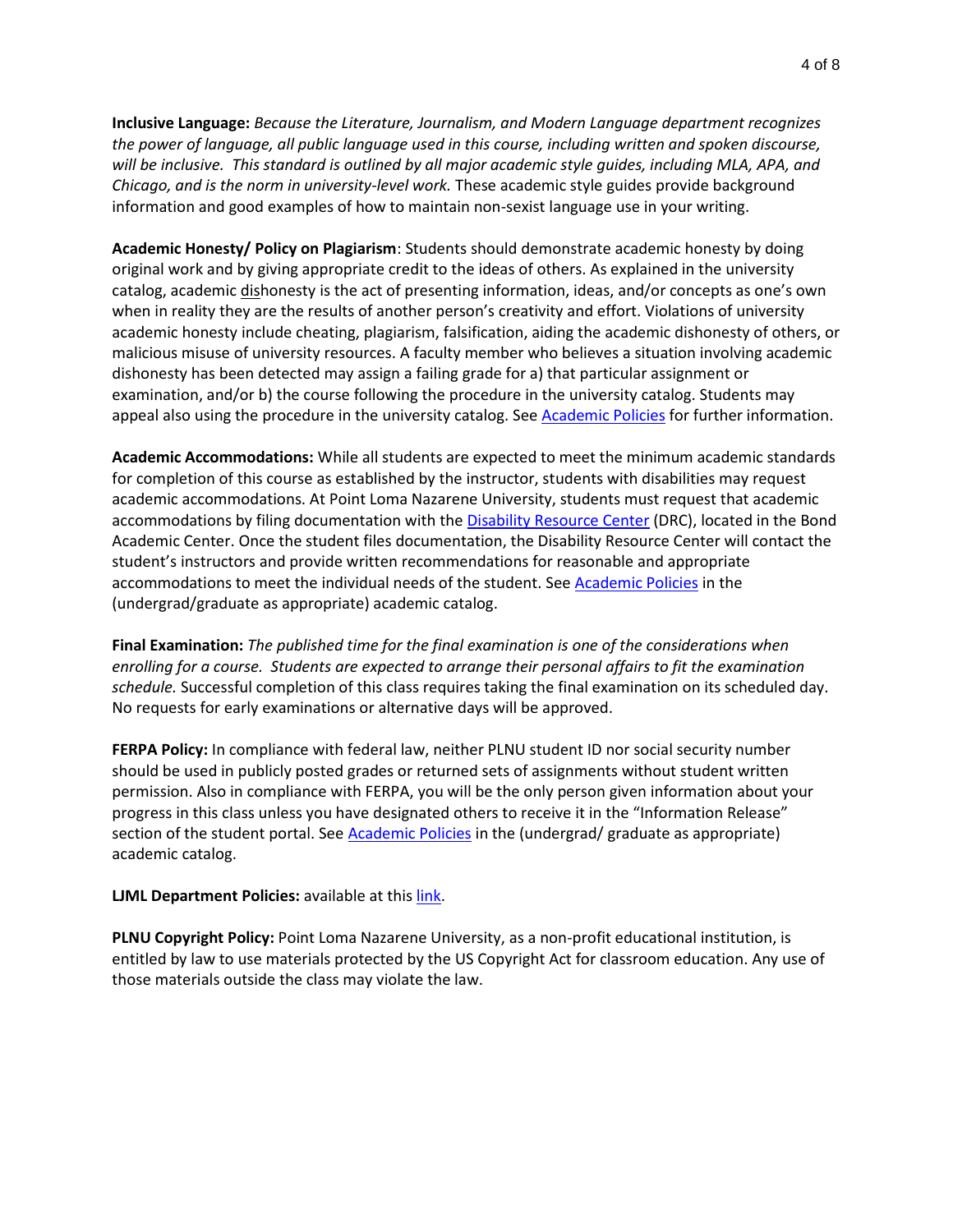## **Grading Scale**

| 94-100 | А  |
|--------|----|
| 90-93  | А- |
| 88-89  | B+ |
| 84-87  | R  |
| 80-83  | B- |
| 78-79  | C+ |
| 74-77  | C  |
| 70-73  | C- |
| 60-69  | D  |
| 0-59   | F  |

## **Grading and Assignments**

- 10% Attendance and Class Participation
- 30% Homework and Assignments
- 30% Quizzes
- 10% Tests
- 20% Midterm Exam

### **Class Participation Note:**

Arrive to class on time; use smart phones and laptops for classroom use, complete unannounced assignments; work with peers in small groups; ask and respond to questions in class; pay attention to presentations, lectures, and films; take notes; attend the entire class.

Regarding the requirement that students use smart phones and laptops for classroom use, please note failure to comply will result in a "0" for the total class participation score.

### **Course Schedule** *Subject to Change*

| List of Abbreviations:         |                                  |  |
|--------------------------------|----------------------------------|--|
| <b>AU:</b> Audio recordings    | <b>RC: Reading Comprehension</b> |  |
| <b>CWB: Character Workbook</b> | <b>TB: Textbook</b>              |  |
| <b>D:</b> Dialogue             | Q: Quiz                          |  |
| <b>G</b> : Grammar             | V: Vocabulary                    |  |
| L: Lesson                      | WB: Workbook                     |  |
| <b>R</b> : Review              |                                  |  |

| Date | <b>Class Activities</b>             | <b>Homework Due</b> | <b>Preparation</b> |
|------|-------------------------------------|---------------------|--------------------|
| 1/9  | Course Introduction/ Begin Lesson 7 |                     |                    |
|      | L7 D1 (Intro),                      | CWB: D1             | <b>TB: L7 D1</b>   |
| 1/10 | L7 D1 Characters,                   |                     | <b>AU: L7 D1</b>   |
|      | $L7$ G1-6                           |                     |                    |
|      | $Q: L7$ D1 V                        | WB: L7 D1           | <b>TB: L7 D2</b>   |
| 1/12 | R: L7 D1                            |                     | <b>AU: L7 D1</b>   |
|      | $L7$ D2 V (Intro)                   |                     |                    |
| 1/15 | MLK (no classes)                    |                     |                    |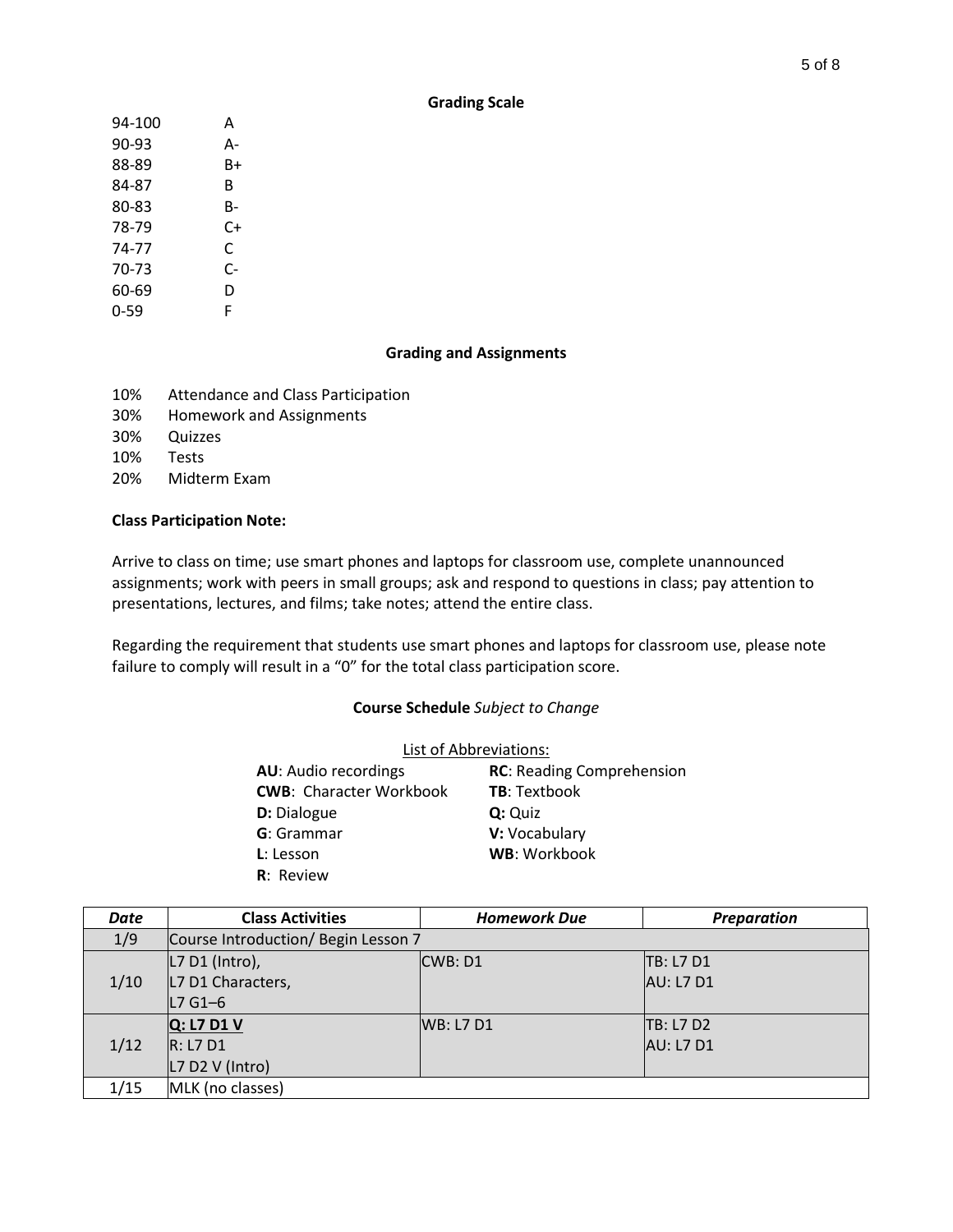|      | L7 D2 (Intro)                          | <b>CWB: L7 D2</b>          | TB L7 D2                             |
|------|----------------------------------------|----------------------------|--------------------------------------|
| 1/17 | L7 D2 Characters                       |                            | <b>AU: L7 D2</b>                     |
|      | L7 G7-9                                |                            |                                      |
|      | Q: L7 D2 V                             | <b>WB: L7 D2</b>           | <b>AU: L7 D2</b>                     |
| 1/19 | R: L7                                  |                            |                                      |
|      | Speaking & Reading Exercises           |                            |                                      |
|      | L8 Diary Entry (Intro)                 | <b>CWB: L8 Diary Entry</b> | TB: L8 Diary Entry                   |
| 1/22 | L8 Diary Entry Characters              |                            | AU: L8 Diary Entry                   |
|      | $L8$ G1-7                              |                            |                                      |
|      | Q: L8 Diary Entry V                    | WB: L8 Diary Entry         | TB: L8 Diary Entry                   |
| 1/24 | R: L8 Diary Entry                      |                            | AU: L8 Diary Entry                   |
|      | L8 Letter V (Intro)                    |                            |                                      |
|      | L8 Letter (Intro)                      | <b>CWB: L8 Letter</b>      | TB: L8 Letter                        |
| 1/26 | L8 Letter Characters                   |                            | AU: L8 Letter                        |
|      | L8 G8-10                               |                            |                                      |
|      | Q: L8 Letter V                         | WB: L8 Letter              | AU: L8 Letter                        |
| 1/29 | R: L8                                  |                            |                                      |
|      | Speaking and Reading Exercises         |                            |                                      |
| 1/31 | Workshop/Review                        |                            |                                      |
| 2/2  | L7 & L8: Test / Review                 |                            |                                      |
|      | L9 D1 (Intro)                          | <b>CWB: L9 D1</b>          | TB: L9 D1                            |
| 2/5  | L9 D1 Characters                       |                            | <b>AU: L9 D1</b>                     |
|      | $L9G1 - 5$                             |                            |                                      |
|      | Q: L9 D1 V                             | <b>WB: L9 D1</b>           | TB: L9 D2                            |
| 2/7  | R: L9D1                                |                            | <b>AU: L9 D1</b>                     |
|      | L9 D2 V (Intro)                        |                            |                                      |
|      | L9 D2 (Intro)                          | <b>CWB: L9 D2</b>          | <b>TB: L9 D2</b>                     |
| 2/9  | L9 D2 Characters                       |                            | <b>AU: L9 D2</b>                     |
|      | L9 G6-7                                |                            |                                      |
|      | Q: L9 D2 V                             | <b>WB: L9 D2</b>           | <b>AU: L9 D2</b>                     |
| 2/12 | R: L9                                  |                            |                                      |
|      | Speaking and Reading Exercises         |                            |                                      |
|      | Q: L9 D2 V                             | <b>WB: L9 D2</b>           | <b>AU: L9 D2</b>                     |
| 2/14 | R: L9                                  |                            |                                      |
|      | Speaking and Reading Exercises         |                            |                                      |
| 2/16 | L9 Test / Review                       | <b>CWB: L10 Dialogue</b>   |                                      |
|      | L10 Dialogue (Intro)                   |                            | TB: L10 Dialogue<br>AU: L10 Dialogue |
| 2/19 | L10 Dialogue Characters<br>$L10G1 - 4$ |                            |                                      |
|      | Q: L10 Dialogue V                      |                            | TB L10 Email                         |
| 2/21 | R: L10 Dialogue                        | WB: L10 Dialogue           | AU: L10 Dialogue                     |
|      | L10 Email V (Intro)                    |                            |                                      |
|      | L10 Email (Intro)                      | CWB: L10 Email             | TB: L10 Email                        |
|      | <b>L10 Email Characters</b>            |                            | AU: L10 Email                        |
| 2/23 | L10 G5-6                               |                            |                                      |
|      | Q: L10 Email V, R: L1                  | WB: L10 Email              | TB: L10 Email                        |
| 2/26 | <b>Speaking Exercises</b>              |                            | AU: L10 Email                        |
| 2/28 | Workshop/Review                        |                            |                                      |
| 3/2  | Lesson 1-10 Midterm Exam               |                            |                                      |
|      |                                        |                            |                                      |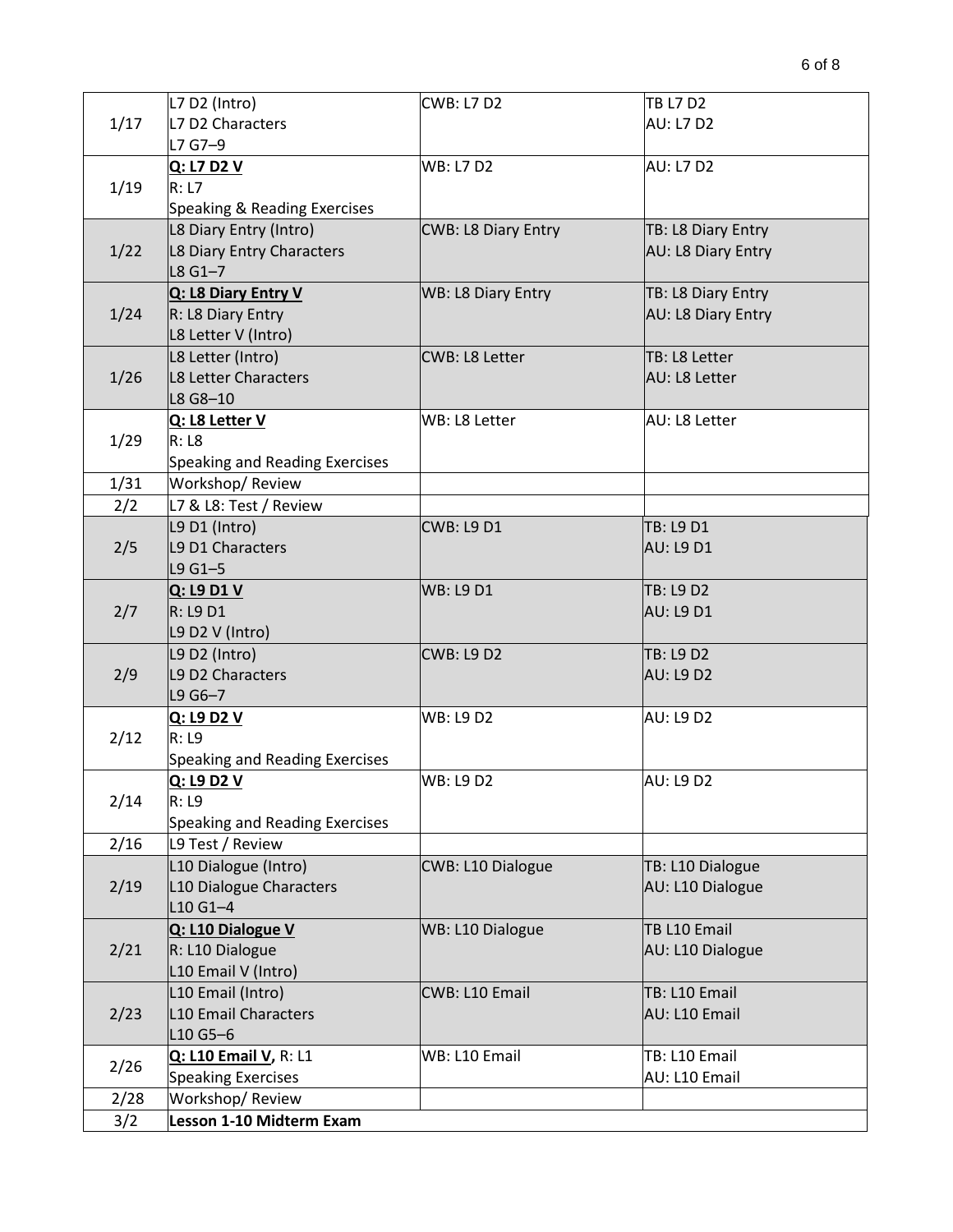| <b>Spring Break, March 5-9</b> |                                                                      |                    |                                    |
|--------------------------------|----------------------------------------------------------------------|--------------------|------------------------------------|
| 3/12                           | L11 D1 Characters<br>L11 G1-4                                        | <b>CWB: L11 D1</b> | TB: L11 D1<br>CD: L11 D1           |
| 3/14                           | Q: L11 D1 V<br>R: L11 D1<br>$L11$ D2 V (Intro)                       | <b>WB: L11 D1</b>  | TB: L11 D2<br>CD: L11 D2           |
| 3/16                           | $L11$ D2 (Intro)<br>L11 D2 Characters<br>L11 G5-6                    | <b>CWB: L11 D2</b> | TB: L11 D2<br>CD: L11 D2           |
| 3/19                           | Q: L11 D2 V<br>R: L11<br>Speaking & Reading Exercises                | <b>WB: L11 D2</b>  | TB: L11 D1 & D2<br>CD: L11 D1 & D2 |
| 3/21                           | L12 D1 (Intro)<br>L12 D1 Characters<br>L12 G1-5                      | <b>CWB: L12 D1</b> | TB: L12 D1<br>CD: L12 D1           |
| 3/23                           | Q: L12 D1 V<br>R: L12 D1<br>L12 D2 V (Intro)                         | <b>WB: L12 D1</b>  | TB: L12 D2<br>CD: L12 D2           |
| 3/26                           | L12 D2 (Intro)<br>L12 D2 Characters<br>L12 G6-7                      | <b>CWB: L12 D2</b> | TB: L12 D2<br>CD: L12 D2           |
| 3/28                           | Q: L12 D2 V<br>R: L12<br>Speaking & Reading Exercises                | <b>WB: L12 D2</b>  | TB: L12 D1 & D2<br>CD: L12 D1 & D2 |
| 3/30                           | Easter Recess (no classes)                                           |                    |                                    |
| 4/2                            | Easter Recess (no classes)                                           |                    |                                    |
| 4/4                            | L11 & L12: Test / Review                                             |                    |                                    |
| 4/6                            | L13 D1 (Intro)<br>L13 D1 Characters<br>L13 G1-4                      | <b>CWB: L13 D1</b> | TB: L13 D1<br>CD: L13 D1           |
| 4/9                            | Q: L13 D1 V<br>R: L13 D1<br>L <sub>13</sub> D <sub>2</sub> V (Intro) | <b>WB: L13 D1</b>  | TB: L13 D2<br>CD: L13 D2           |
| 4/11                           | L13 D2 (Intro)<br>L13 D2 Characters<br>L13 G5-8                      | <b>CWB: L13 D2</b> | TB: L13 D2<br>CD: L13 D2           |
| 4/13                           | Q: L13 D2 V<br>R: L13<br>Speaking & Reading Exercises                | <b>WB: L13 D2</b>  | TB: L13 D1 & D2<br>CD: L13 D1 & D2 |
| 4/16                           | L14 D1 (Intro)<br>L14 D1 Characters<br>L14 G1-2                      | <b>CWB: L14 D1</b> | TB: L14 D1<br>CD: L14 D1           |
| 4/18                           | Q: L14 D1 V<br>R: L14 D1<br>L14 D2 V (Intro)                         | <b>WB: L14 D1</b>  | TB: L14 D2<br>CD: L14 D2           |